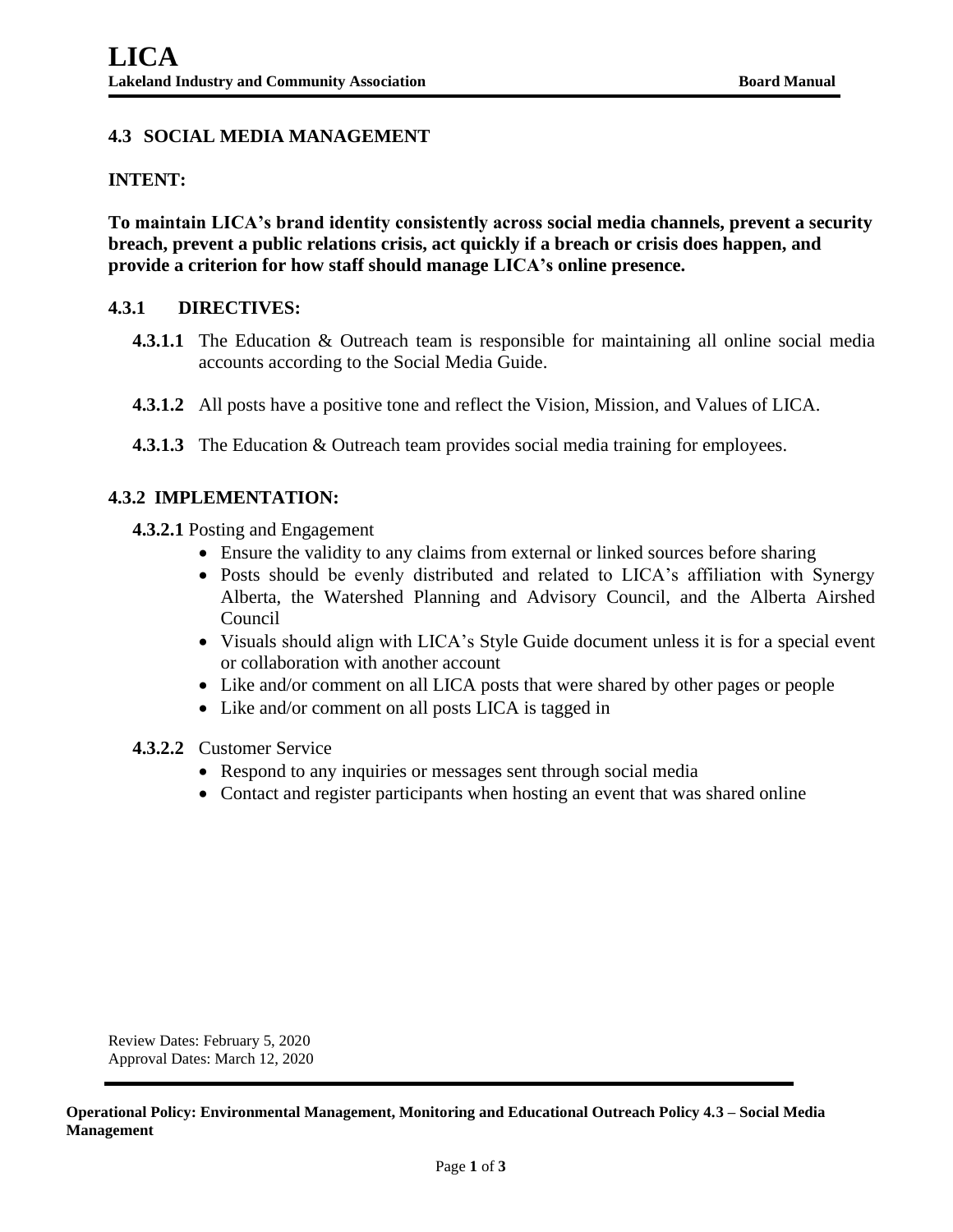# **4.3.2.3** Strategy and Planning

- Use social media planning calendars to schedule and visualize social feeds
- Have posts scheduled at the optimal times on each weekday
- Highlight any special calendar days that align with LICA values and create a correlating post
- Posting frequency on Facebook should not drop below two per week during the summer and should remain at one post per weekday during busy seasons
- There should be at least one post per week on Instagram
- For posting multiple photos or videos, use Facebook's scheduled posts feature and write a note on the planning calendar to ensure redundant posting does not occur

### **4.3.2.4** Advertising

- Ensure ads have minimal text, proper dimensions, align within the parameters provided by the various social media companies, and LICA's style and social media guides
- Ensure all paid advertising remains within the approved budget
- **4.3.2.5** Security and Passwords
	- The Education & Outreach team and Executive Director should be the only employees with access to posting on LICA's social media accounts
	- Annually review and update the privacy policies on each social media account
	- Annually update passwords and the passwords document in the shared drive

**4.3.2.6** Approvals (legal, financial, or otherwise)

- Posted imagery, graphics, and video must follow proper copyright laws and use conditions
- Any social media campaign projecting to use 25% or more of the advertising budget should be approved by the Executive Director

**4.3.2.7** Monitoring and Listening

- If an unexpected or off-brand post shows up on LICA's social media, cross reference it with the social media scheduling calendar to see if it was planned before identifying it as requiring a Crisis Response (4.3.2.8)
- Monitor all social channels for unscheduled or random posts, which may indicate a security breach
- Watch for imposter accounts, inappropriate mentions, and negative conversations about LICA as a Crisis Response may be required
- Annually gauge which topics LICA's followers are interested in and adjust social post planning appropriately
- Be attentive to topics that are sensitive to LICA's audience

Review Dates: February 5, 2020 Approval Dates: March 12, 2020